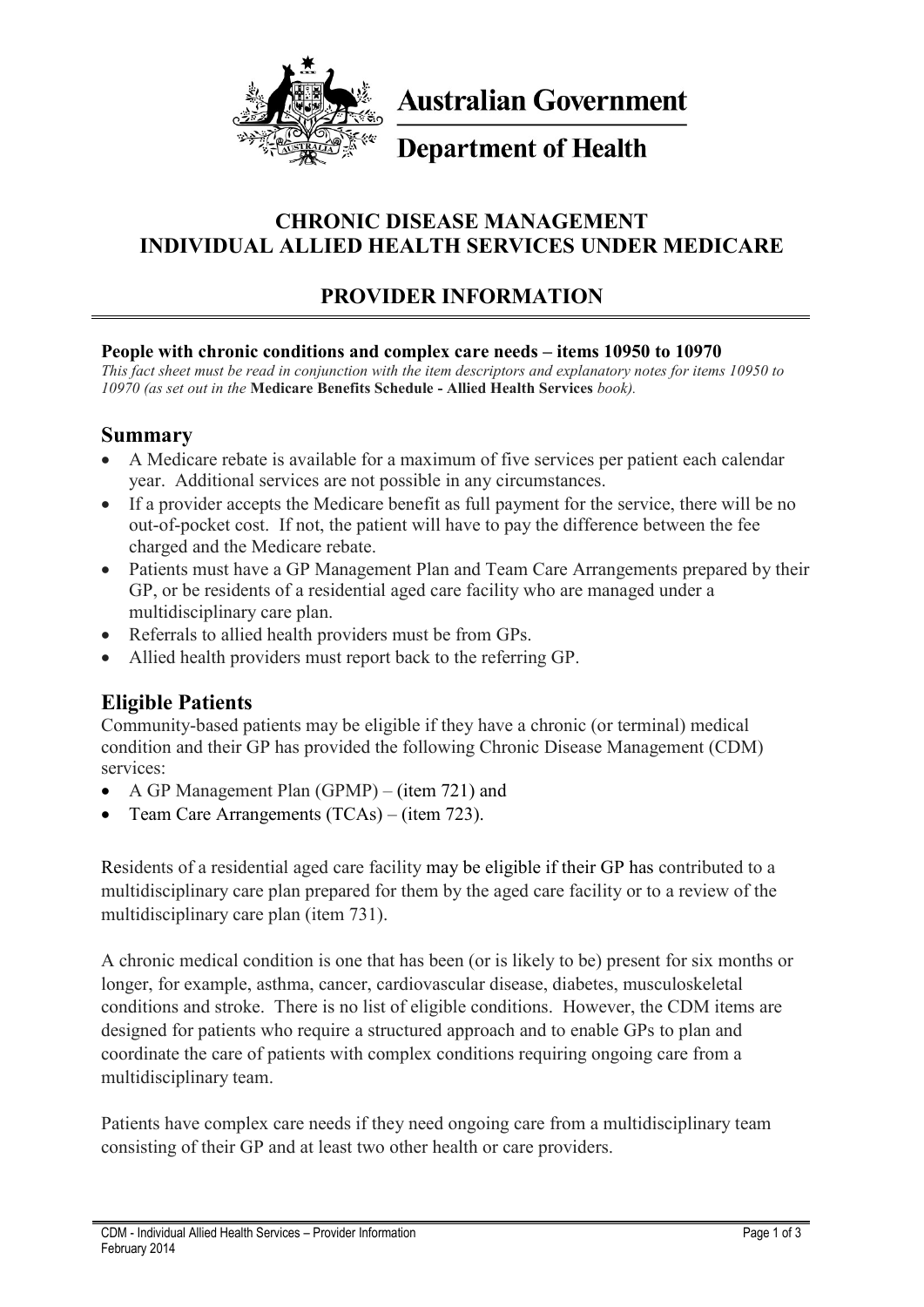#### **Referral arrangements**

The need for allied health services must be directly related to a patient's chronic condition and identified in their care plan. GPs determine whether the patient's chronic medical condition would benefit from allied health services. Patients need to be referred by their GP for services recommended in their care plan, using the referral form issued by the Department that can be found at the [Department of Health website](http://www.health.gov.au/mbsprimarycareitems) or a form that contains all the components of the Department's form.

It is not appropriate for allied health providers to provide part-completed referral forms to GPs for signature, or to pre-empt the GP's decision about the services required by the patient.

#### **Referral validity**

A referral is valid for the stated number of services. If all services are not used during the calendar year in which the patient was referred, the unused services can be used in the next calendar year.

However, those services will be counted towards the five rebates for allied health services available to the patient during that calendar year.

When all referred services have been used, or a referral to a different allied health provider is required, patients need to obtain a new referral.

**NOTE**: It is not necessary to have a new GPMP or TCAs prepared each calendar year in order to access a new referral(s) for eligible allied health services. Patients continue to be eligible for rebates for allied health services while they are being managed under a GPMP and TCAs as long as the need for eligible services continues to be recommended in their plan.

#### **Service length and type**

Services must be of at least 20 minutes duration and be provided to an individual patient. The allied health provider must personally attend the patient.

# **Eligible allied health providers**

- **Aboriginal Health Workers or Aboriginal and Torres Strait Islander Health Practitioners** - item 10950
- **Audiologists** item 10952
- **Chiropractors** item 10964
- **Diabetes Educators** item 10951
- **• Dietitians** item 10954
- **Exercise Physiologists** item 10953
- **Mental Health Workers**\* item 10956
- **Occupational Therapists** item 10958
- **Osteopaths** item 10966
- **Physiotherapists** item 10960
- **Podiatrists** Item 10962
- **Psychologists** item 10968
- **Speech Pathologists** item 10970

\* includes Aboriginal Health Workers or Aboriginal and Torres Strait Islander Health Practitioners, mental health nurses, occupational therapists, psychologists and some social workers.